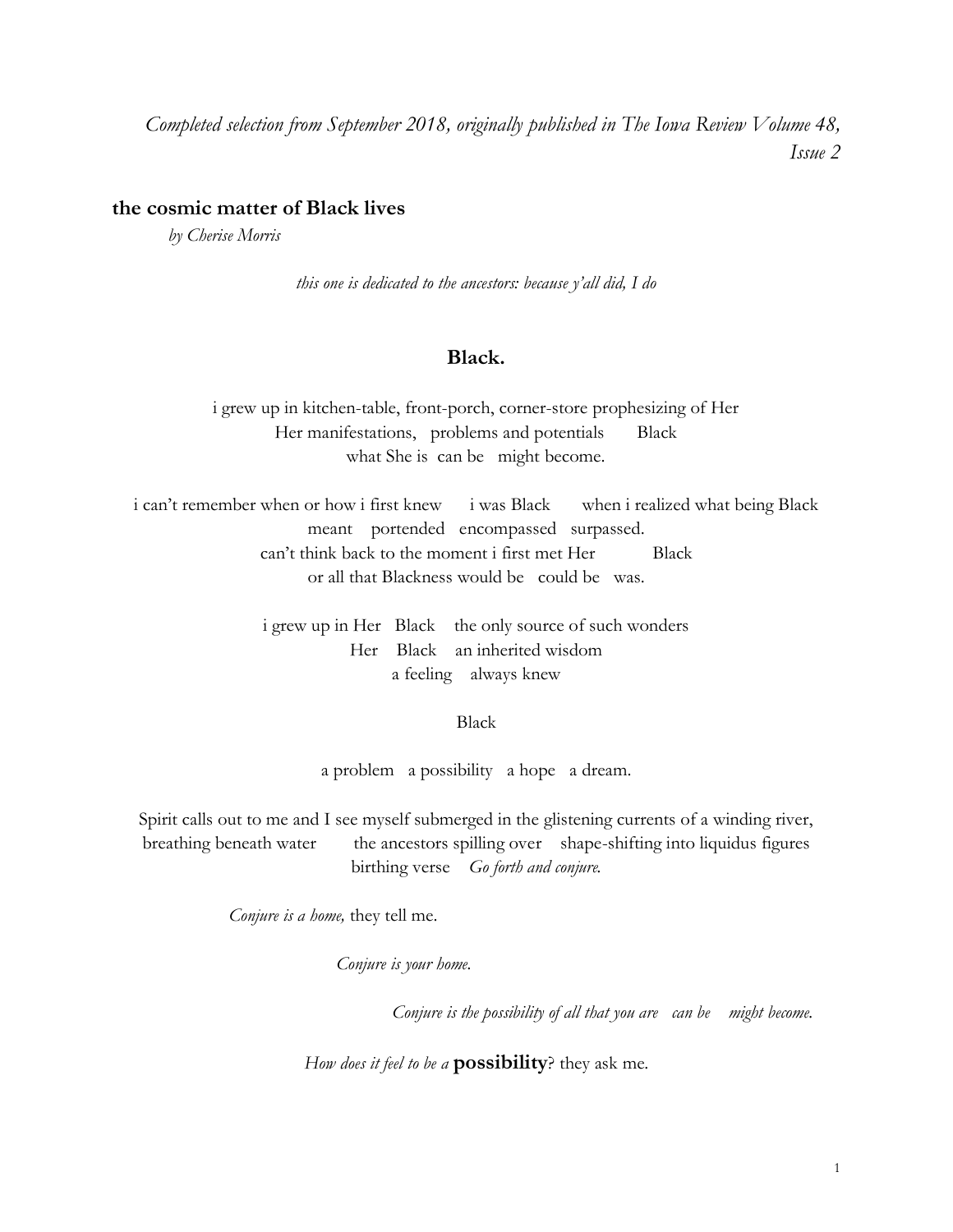# *it's an-always-kind-of-knowing*

*I'm here.*

it's *an-always-sort-of-knowing we will always be here* and there would be no *here* without us.

\* \* \*

*I know I'm Black, but I'm not invisible,* I "mouth back" to the DWM (Decrepit White Man) who cuts ahead of me in the Barnes & Noble checkout line of a surburb of Detroit.

It's the week of the murders of Alton Brown and Philando Castile. The earth is scorching and the air stagnant thick and heavy with the uncomfortable honesty of summer humidity unwieldy hopelessness of a dystopia.

The linear idea of of time kept moving, under a stillness hanging overhead a familiar stillness a looming building distressing stillness muffled the growing rage.

The world was opening the gaping hole separating us from this freedom elusive growing more exposed by the day hour minute.

The sticky heat with this week in Black deaths and the widening cavity between history and its other side had me vexed.

checkout LINE STARTS HERE i wanting to be anywhere but where I was move forward.

the woman ahead of me finishes paying

I proceed to the register—

to be cut off by DWM who catapults straight to the head of the line

He shoves his 500-odd-piece-puzzle onto the counter.

The cashier "-- Sir," reminds "she was in line ahead of you."

"I know I'm Black, but I'm not invisible" I "mouth back," stepping back in front my place and "shut up" spell set and cast. It was an always-kind-of knowing the most powerful forms of conjure are the simplest**.** 

DWM straightening his crooked spine as though he can steps up to me.

I tower over him tall and stature straight skin burnished its deepest brown.

Once he probably was about as tall but the bend in his back shaped by age

and hatred and the size of the puzzle box cradled makes him so small and insignificant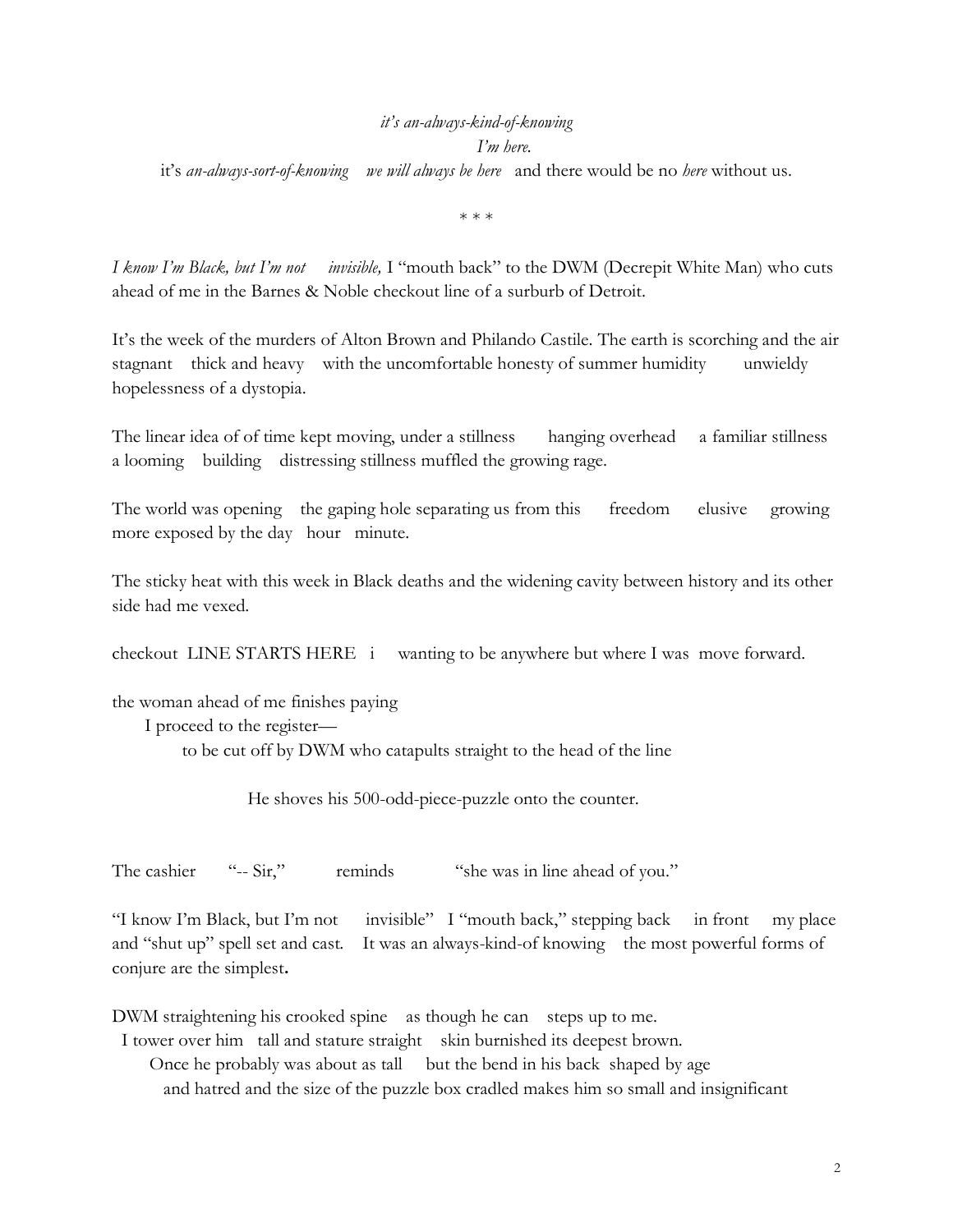in this moment.

"She got *smart* with me first," he exclaims with flushed face, thinking he just might be able to move or make someone else move me.

I'm looking him dead in the eyes without listening to a word and he's trying to figure out how in the world I have the Black-ass nerve to look him in the eye and *get smart* with him.

Keep at it. The more resistance a hex is met the strong the magick becomes.

"What's the matter, old racist white man?"

I'm confident I can outrun him should a precarious situation arise and DWM decides my *smart*  talking is enough of a threat to his life liberty and pursuit of happiness to open fire.

"Wish you could kill me, but don't have the gun on you?"

says nothing.

I checkout. take my time with it.

 smile and thank the cashier, linger a moment longer to place my books in my bag. leaving the suburbs, there are police to follow me onto the highway and I head back home towards the river back to Detroit.

\*\*\*

In Yoruba tradition, rivers and other bodies of water are powerful domains of ancestral and spiritual energy.

|        | African cosmologies understand                                                                       | water is never still and                      |  |
|--------|------------------------------------------------------------------------------------------------------|-----------------------------------------------|--|
|        | energy                                                                                               | its exchange and transmission<br>is constant. |  |
|        |                                                                                                      | all energy has a reflection                   |  |
|        | and water is infinite potential<br>energy.                                                           |                                               |  |
| Energy | is the source from which existence<br>neither created nor destroyed<br>forms<br>regenerates<br>rises |                                               |  |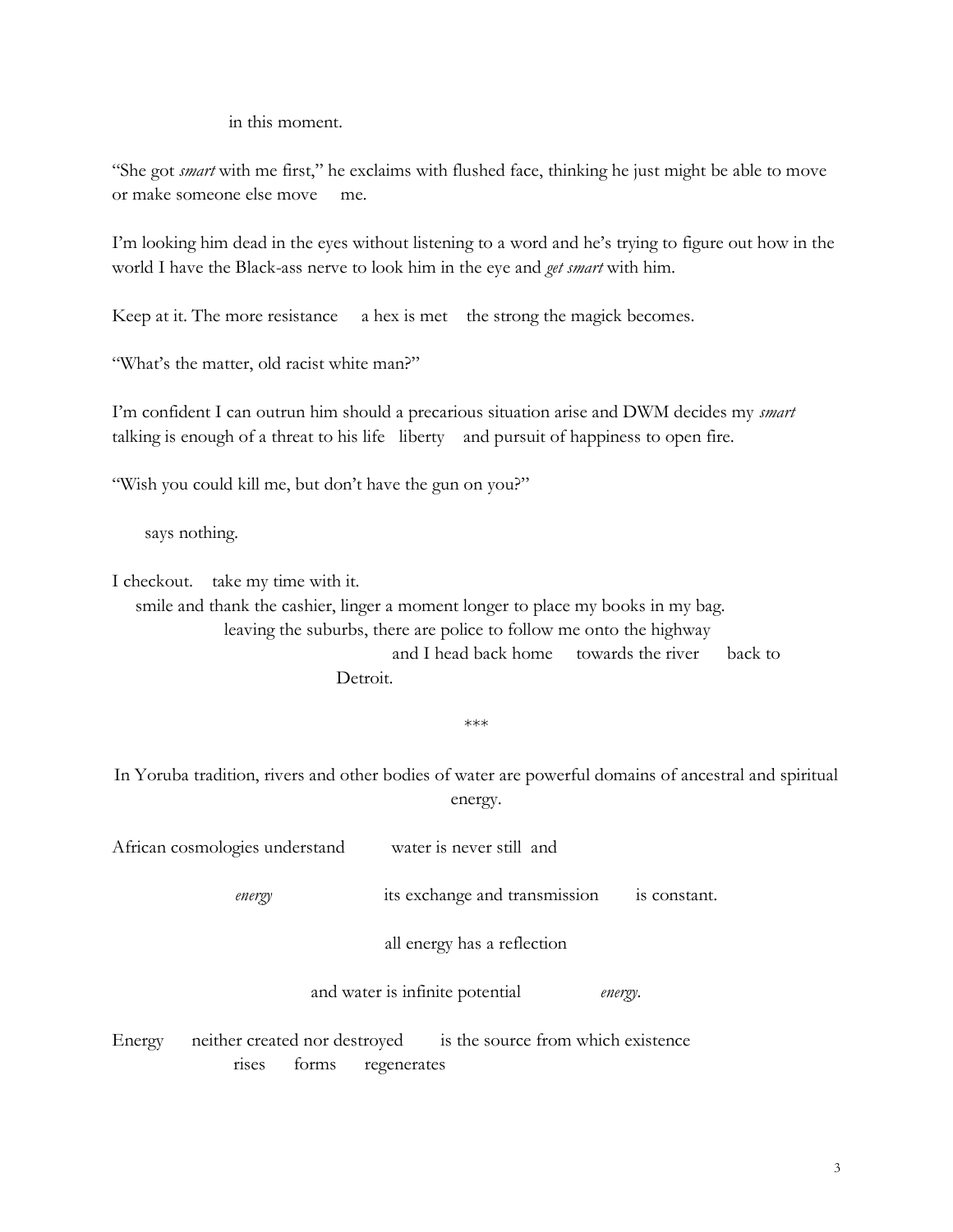All life depends on the divinity of energy,

 and divine malleable workable *energy* known to the Yoruba people as Asé exists in every single thing, every one of us.

Asé as divine as it is ordinary the life force of change which lives within all of us*.*

Within everything and everyone, the power to make

change

happen.

Asé.

\*\*\*

It's a sunny September afternoon in lower Manhattan, when the Uber driver picks me up between the Hudson River and the African Burial Ground.

"Dat boy down in Baton Rouge died," he speaks of Philando Castile "and de next thing ya know …" he glances at me through the rearview mirror.

The sweet cadence of the Caribbean carries his voice with striking intention through his words wonder "Tink it'was a coincidence de whole damn place near'ly washed away de next monf?"

I can't answer because, in the moment, I can't understand what he's saying or realize he looks for no response. He is speaking our truths our ancestors: there is no such thing as coincidence, all energy has a reflection and every action, a cosmic consequence a reckoning.

The sinkhole that nearly swallowed Mara Lago? this remembering, this candence, later conjures in me an intimate type of always-knowing: the ancestors are always with us, and when the limits of the physical world fail they are here to serve their own kind of justice.

We tap into these ancestral truths with the vulnerability of unshakeable belief. the possibilities limitless as the cosmos infinite as *energy.* 

\*\*\*

Conjure, at its core, is the manipulation of energy.

To conjure is to bend the ever-present energy of spirit towards a specific intention.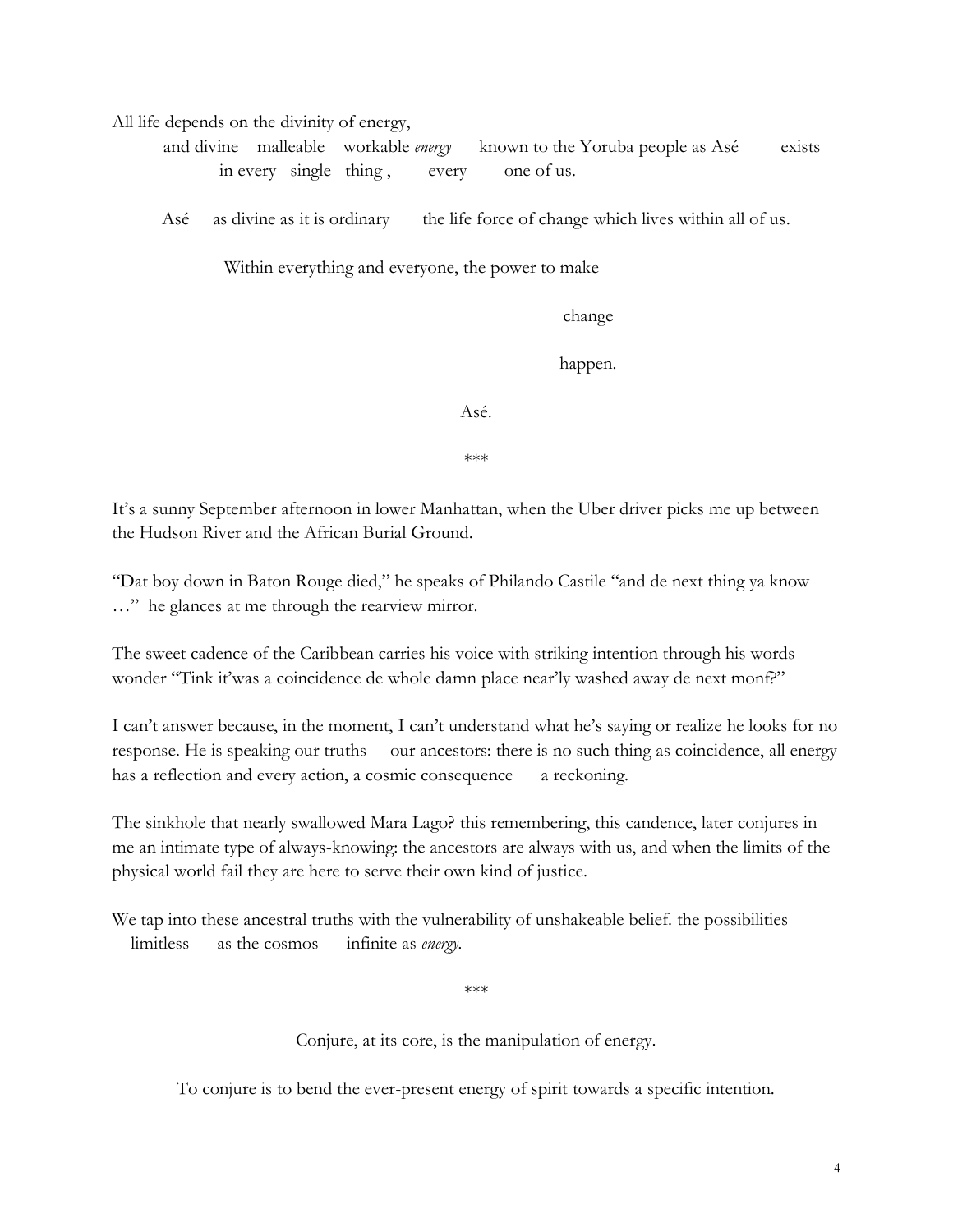The magick of African-descendant conjure was rooted in the experiences of enslavement and addressed the necessities of life: it healed protected defended.

Enslaved Black conjurers manipulated spiritual energy in service of healing wounded kin, protecting enslaved brethren from beatings, safeguarding fugitive escape missions and defending loved ones from the ever-present threat of bodily and spiritual harm dealt by white supremacy.

#### *Conjure was a home.*

Conjure was the power to make change happen. And the conjurer with nothing but the power of spirit was the greatest threat to the power structures of the plantation state.

Within the confines of chattel slavery, African traditions of manipulating of spiritual energy became a people's magick with cultural implications and political applications.

\*\*\*

It's November 9, 2016, like any other Wednesday, they fill the streets cafes university buildings. But today – "How did this happen?" drowns out the humdrum. They move through the day weary and heavy like quicksand but still despite the expanding cavity the weight of the ever-present stillness overhead the obligations of daily life persist

get up go to work and school back to sleep.

I walk to the river flowing along forever and notice today every white person who otherwise would not have acknowledged my presence enough to make room on the sidewalk nods at me. Today their heads hang low to me offer looks of condolence.

But I know they soon will re-learn how to live their lives they will soon accept this reality as the new normal and despite today's fears of what is to come the stillness will persist.

get up go to work and school back to sleep.

How it happened they can't understand I recognize in the moment a 500 year making. Today, they mourn a country I never believed lived.

I know this day is *nothing* compared to those my ancestors survived for me to be here now moving through hopelessness the river in front of me.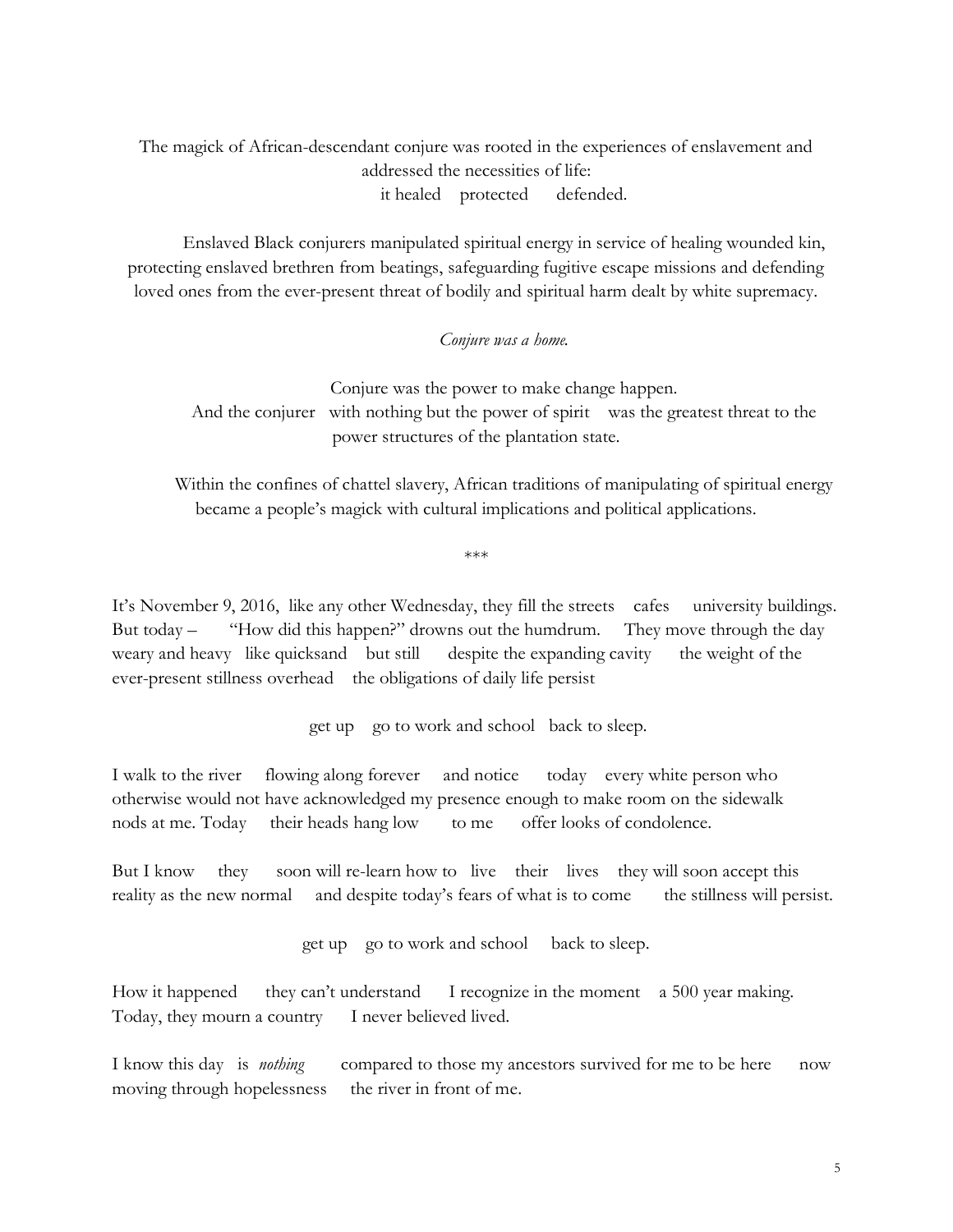I walk back to my apartment *Conjure is a home,* they whisper.

that night they directed me go into ritual banishing and setting intentions.

I burn symbols of the things I hate in this world carve sigils of my dreams the liberated future my children will one day inherit.

The present tense is where intentions for ritual magick are written Happen.

An intention in the future tense, will manifest as fleeting aspiration something of the perpetual future no end no materializing.

To manifest, it must be articulated and visualized in the present fore if one can't envision to the point of *believing* it *seeing* it how will it *live* ?

I write:

"we eagerly await the end of this world as we know it we are ready to begin again to start over knowing our bodies are limitless our minds are never-ending our imaginations have no boundaries our souls know no borders our freedom is here our evolution is now here and now the end of this era has come, the calling is heard we our ready ourselves we prepare to evolve as individuals as communities and as a people, we ascend to accept destiny our freedom is here."

so shall it be as I will it and so it is.

Asé.

\*\*\*

*I grew up hearing stories of captured Africans who flew home.*

fractured people, we search for our home(s), but what is home if not a floating horizon a way of becoming a place never reached but rather a process of making and remaking manipulating where we fit and where we'd like to homecoming coming home coming to

a belief that tethers us to the possibilities of who we are who we might become.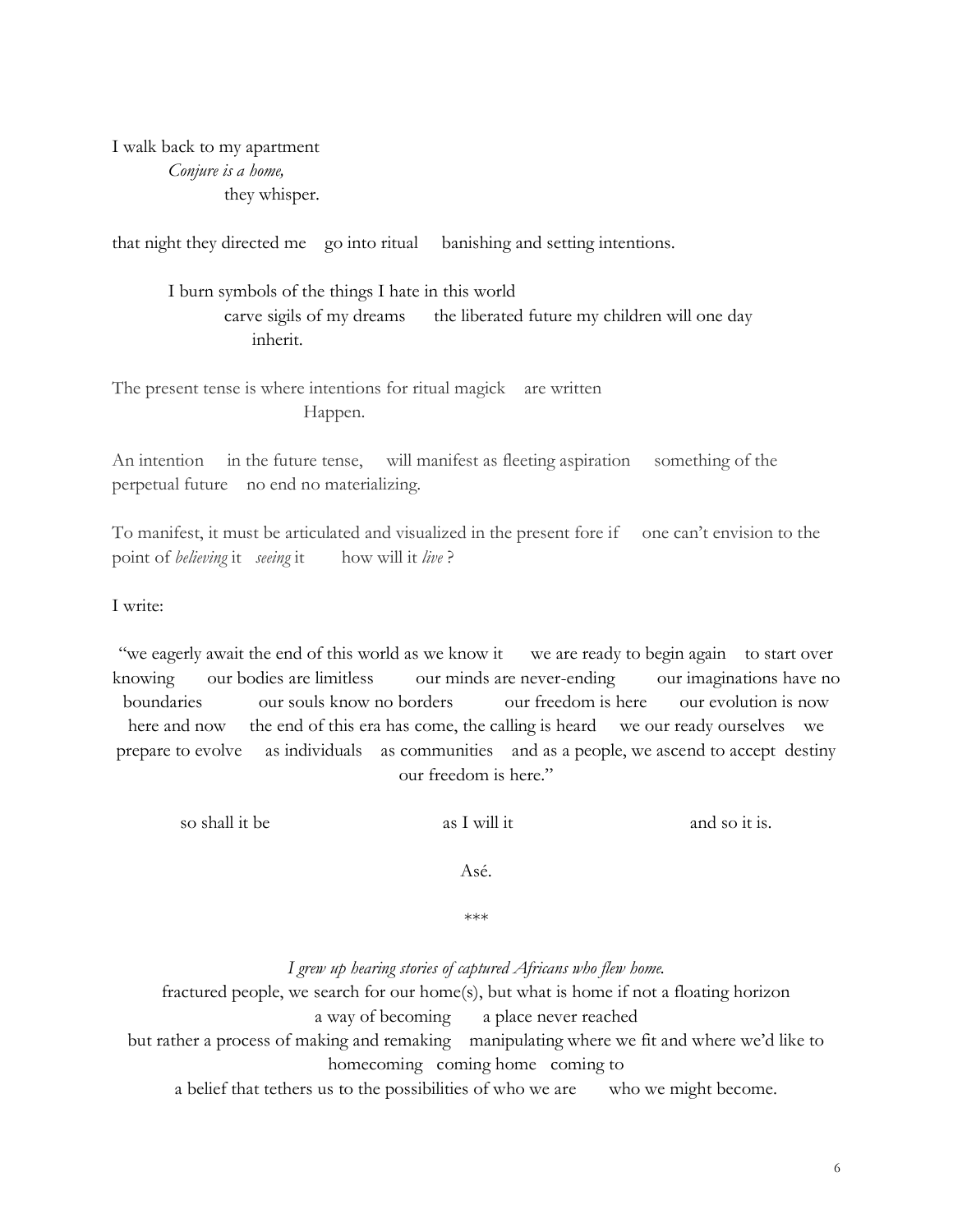#### *Conjure is a home.*

us Black folk, we always understood

we always knew we made magick: making homes out of nothing and a way out of no way *magick.*

*How does it feel to be* **magick***?* 

## **dreams.**

last night, i dreamt one of my earliest memories:

i'm in kindergarten waiting for the school bus one morning with my mother when she asks me why I'm *always walkin with your head down. there ain't nothin on the ground worth staring at,* she says, *never walk with your head down*. the bus pulls to a stop in front of my house and Momma looks after me making sure I walk with my head up a little reminder of the God in me.

\* \* \*

*All the tools you need -- they are already inside you,* says the Vodou priest in Oaxaca, *your soul is Black*.

This is the only thing he says in English before he takes me under to begin the ceremony, which will bind me with the stone of the Seven African Powers.

It's hot I'm dehydrated, but today it all becomes clear: the magick that runs through me has always been there from the checkout line of that Barnes & Noble to the backseat of that Nissan

## *an always-kind-of-knowing.*

A week later, the spirit of Cécile Fatiman comes to visit. She taps my walls, transmitting the same melodies through my body. She comes to me with the same fury that pumped blood through her veins August 14th, 1791 Her rage drapes me in a blanket of affection, embodying anger and love.

*Vo͎dou* 

*the God* 

*is*

*in you.*

*God the Divine the power of the universe lives within you,* she tells me.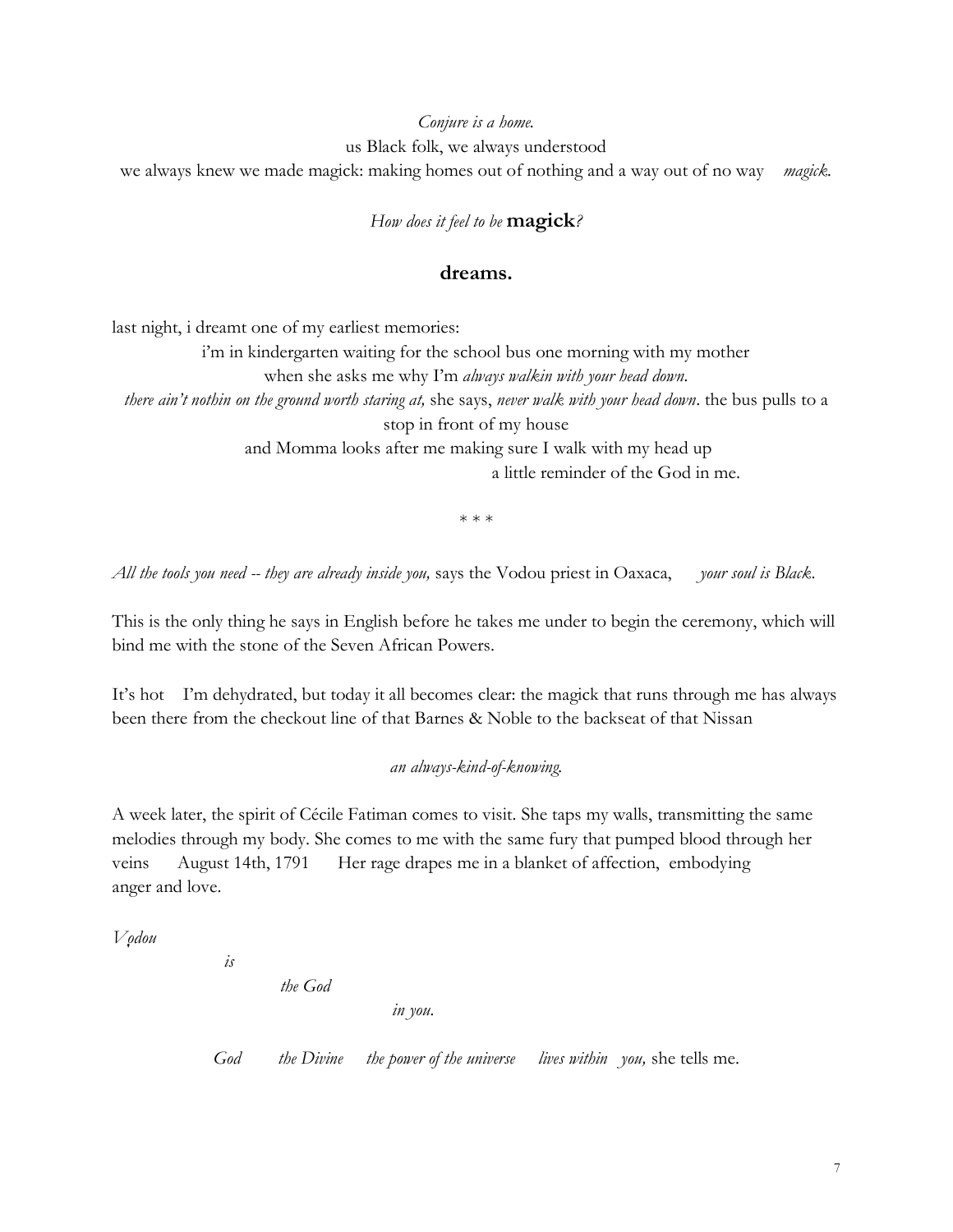*The God who created the sun which gives us light, who rouses the waves and rules the storm, though hidden in the clouds, he watches us.* 

in darkness the conch shell sounded beckoning revolt Black skin glistened against the silvery moonlight illuminating the forest's native ferns and orchid leaves.

one steamy night in *[Ayiti](http://www.ayiti.com/)*

God *calls upon us to do good works.*

Mambo Cécile Fatiman and Houngan Dutty Boukman convened at *Nan Bwa Kay Imam in the woods at Imam's house*

machetes daggers drums clapped to the rhythm of change the power to make things happen.

cornmeal shifted against rough fingertips birthing veves invoking the Seven African Powers.

*Our God, who is good to us, orders us to revenge our wrongs. He will direct our arms and aid us.* 

the black female pig squealed a hundred raised voices chanted

through the stillness of night

*Viv lib ou mouri* Live free or die.

warm blood over the sweaty palms labored hands cradled an oath pledged freedom by any means necessary.

the evening's attendees several hundred enslaved Africans from the northern plantations shared a sacred pact a potion concocted from equal parts

blood sweat tears.

*Throw away the symbol of the God of the whites who has so often caused us to weep, and listen to the voice of liberty, which speaks in the hearts of us all.*

they danced sang conjured all night long ate and poured libations shared stories of stolen histories through polyrhythmic beats recognized the God that lived within each and every one of them *Vodou*.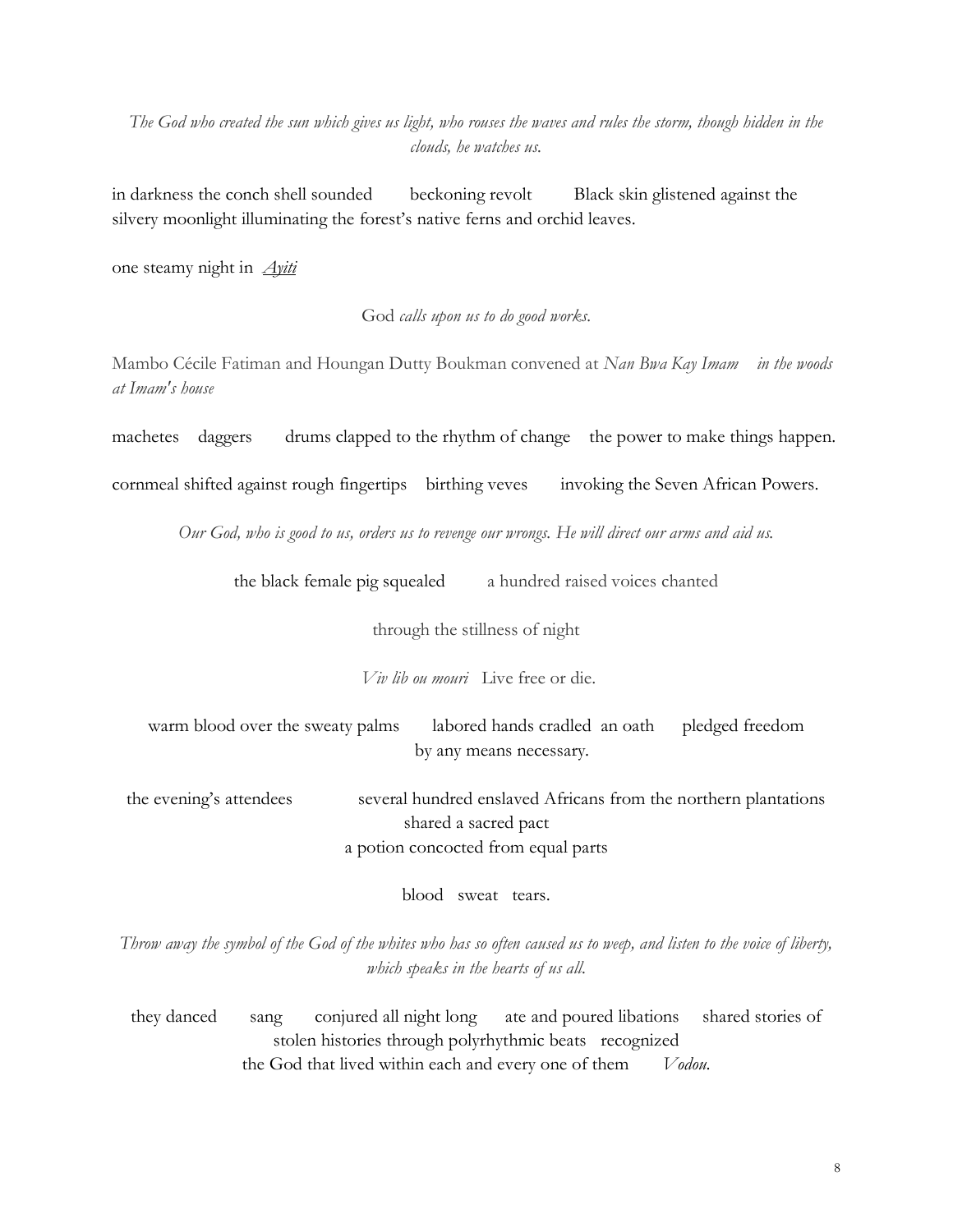days later the first insurrections of what would become the Haitian Revolution.

two weeks later 450,000 Africans had taken control of Saint-Domingue's northern region.

thirteen years later Black Haitians had defeated the world's most powerful army.

revolution was change. change was a forceful opposition to white supremacy. Vodou was the conduit of opposition. a source of magick only available to a special kind of always-knowing. a powerful manipulation of energy. an inspired r evolution,

a hope a dream a possibility

the power to make things change that only possibility itself could conjure or even understand.

*Vodou was a home.*

*Vodou was the God in you.*

Ayibobo.

\*\*\*

tonight, the ancestors whisper to me in my sleep again,

*you are a dream,* 

a dream an ideal a vision a product of the power of imagination a possibility.

*who told you you were a dream?*

*and do you remember when you first believed it was true?* they ask*. as true as the beauty that is conceived from the persistence of struggle – you. true.* 

*truth when that which is imagined really is.*

*possibility when that which exists has potential.*

*the possibility of that which is imagined being made real, now that's magick.* they say.

*and if Black is possibility and you are Black,*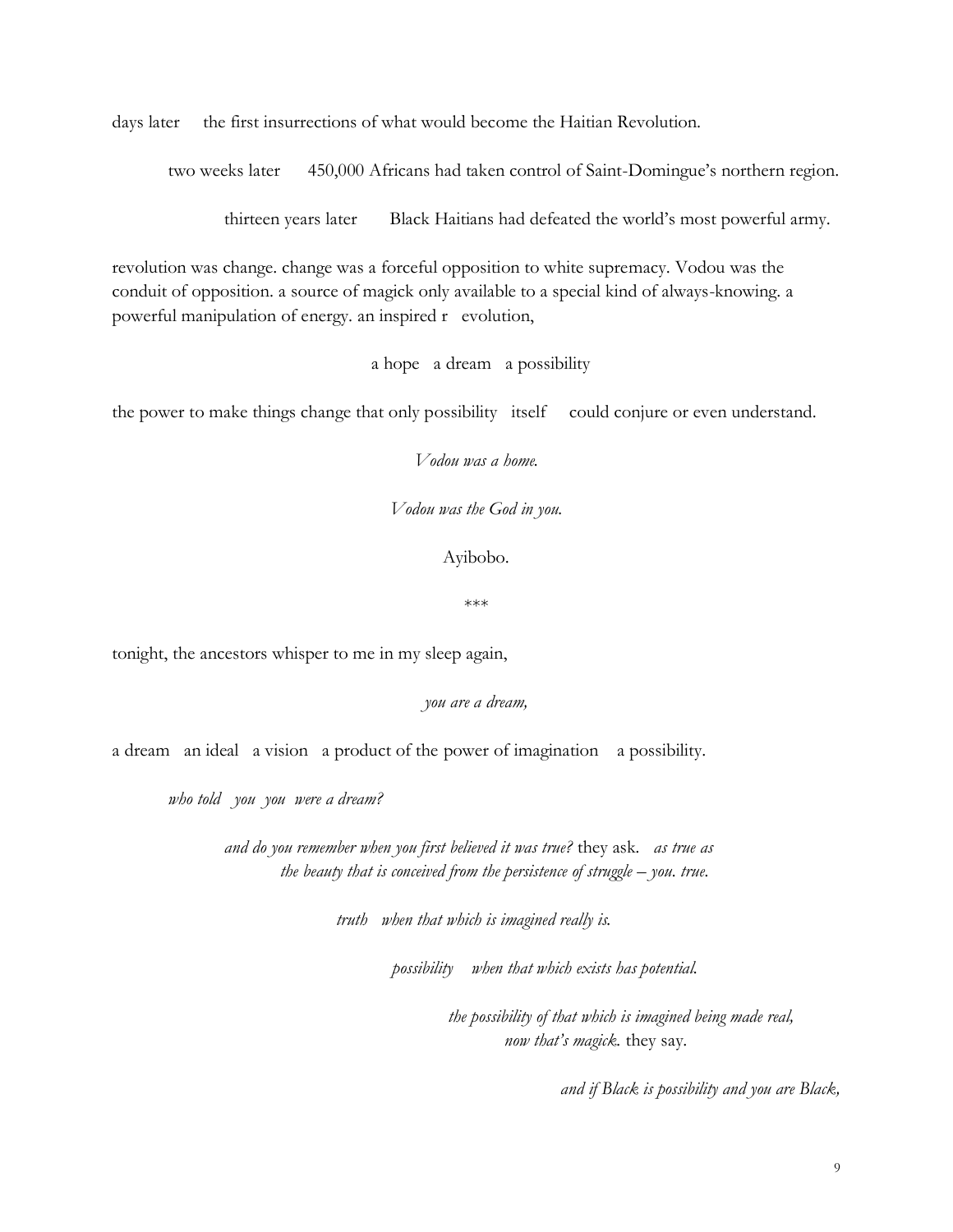*you are possibility personified meaning you are magick.*

## *How does it feel to be* **magick***?*

Black magick.

# **magick.**

*Conjure was a home*

fabled far and wide for its power to enact change from the slave memoirs of Frederick Douglass, Harriet Jacobs and Henry Bibb to the oral histories collected by white anthropologists in the early twentieth century down to the kitchen-table, front-porch, corner-store prophesizing that raised me

*Conjure was a calling*

Kidnapped slaves brought with them to this not new world their ancient traditions ways of seeing understanding and manipulating the world around them.

The erasure of the African spiritual traditions soon became a fundamental practice of the institution of slavery and the subjugation of Black people across the world.

New names new customs new languages new ways of understanding oneself in relation to others beaten and brutalized into our ancestors Christianity was forced upon captive Africans as a means of control and African spiritualties and traditions of conjure were prohibited made punishable by law.

The Black Christian church became a sanctuary a place to camouflage and preserve subversive the practices of indigenous Black spiritualties.

"Catching the Holy Ghost" and "getting happy" during a church service | a reimagining of the same Divine possession that occurred during West African Vodoun ceremonies.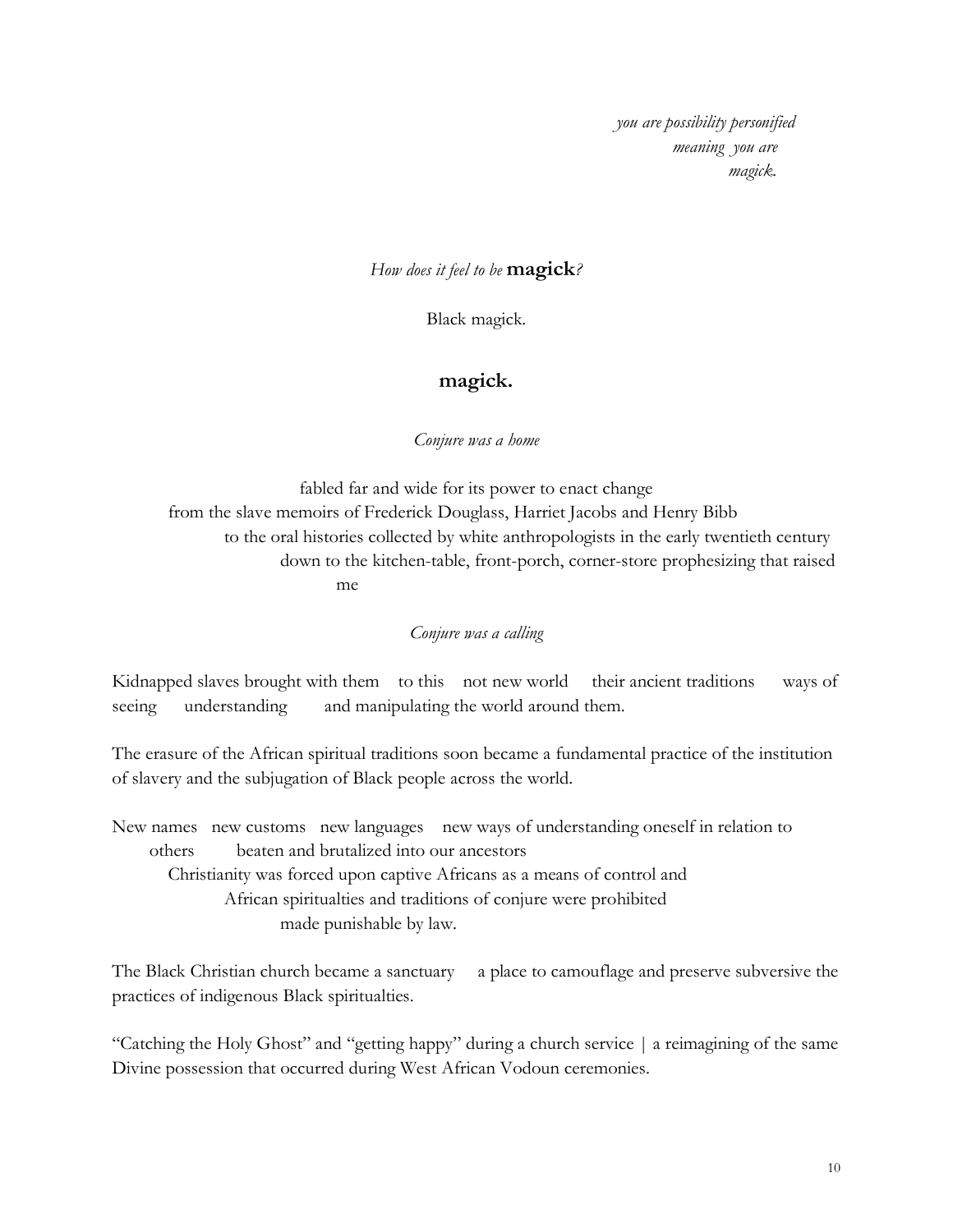The practice of "laying hands" before the pulpit | a remaking of the African witch doctors' physical healing modalities.

"Pouring one out" for those who had transitioned | a reincarnation of the African custom of pouring libations to the dead.

# *Conjure was a destiny*

The spiritual was political, for if the enslaved ever returned to their truth, a vision of their God who lived within each and every one of them they would understand their freedom as inevitable.

*Conjure was a power*

a way of retaining reclaiming and reimagining stolen African roots. a political economic and social science of the oppressed which could not be thwarted or even understood by the limited frameworks of white supremacy, threatening the power structures of the plantation because of its ability to transcend them. an illegibility a hidden home an underworld of possibility *an always-kind-of-knowing.* magick.

inspiring open rebellion from Brazil to Jamaica to Mississippi. keeping ancestors alive despite the ever-present threat of death. connecting kin across distances. remembering. undoing. rebelling. changing. making living a possibility.

> *Conjure was an inherited wisdom an intimate kind-of-always-knowing a believing.*

the same believing that inspired African women to braid seeds in their hair before being detained by european slave traders.

the same believing that inspired those who met at Bwa Kay Iman to envision a free [Ayiti](http://www.ayiti.com/) and build the world's first Black republic.

the same believing that kept people alive on rooftops in the wake of Katrina and kept our great grandparents believing we would one day be grandchildren.

the same believing that the river will forever flow.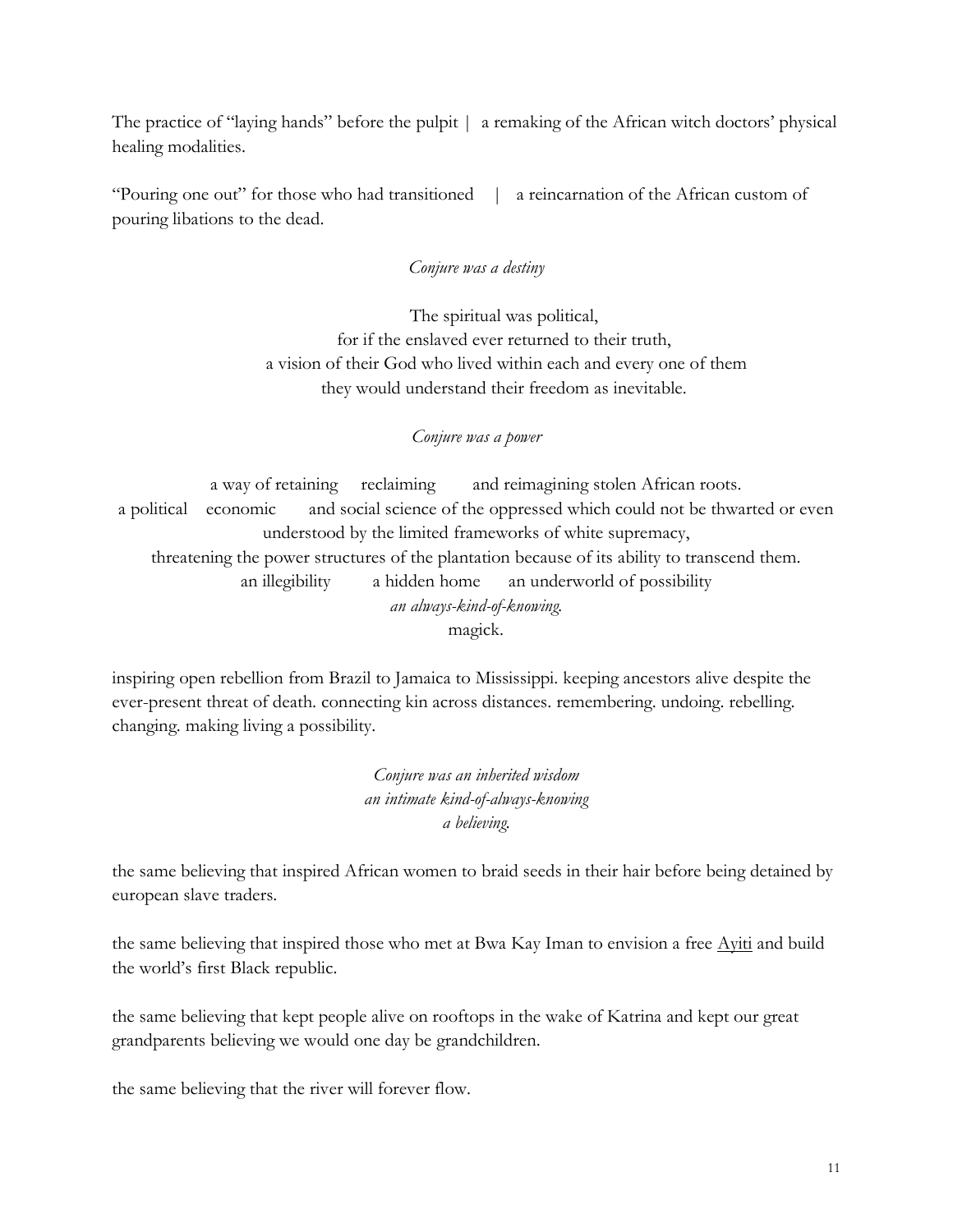it is the same believing, an *always-kind-of-knowing* that we are destined to one day be free.

**\*\*\***

August 12, 2017 I find myself floating somewhere between Hudson, New York and Charlottesville, Virginia between two planes

The most horrific day of my life;

I remember my grandmother used to say

*God don't like ugly* her tired voice in my ears as I scroll through images from the night before.

Pictures of the ugliest white men I've ever seen parading down the streets of the city I went to school in appropriating a Polynesian symbol of fertility to incite fear hijacking my newsfeed with bellies full of centuries of hatred.

Their faces mutate and contort like mass-produced masks gestures of pale whiteness, mouths ajar, eyes wide and vacant congregating to shout obscenities around weathered statues of Thomas Jefferson and Robert E. Lee, proud forefathers of their discontent.

All day I had been plagued by an intimate-sort-of-knowing a feeling which caused me earlier in the morning to send my spirit guides to stand with my sister and niece headed to the counterdemonstration.

2 pm when my niece stops responding to texts

By 3 I've seen the footage of a grey Dodge Charger barreling through the crowd of peaceful demonstrators

backing up ramming forward again and again bodies strewn about pavement in its dust.

the people I love most in this world fall among those bodies.

After 3:30 my mother calls "your niece" words muffled by tears "she got hit." 3:45 when I call the hospital, the building is on lockdown, and they're not accepting calls.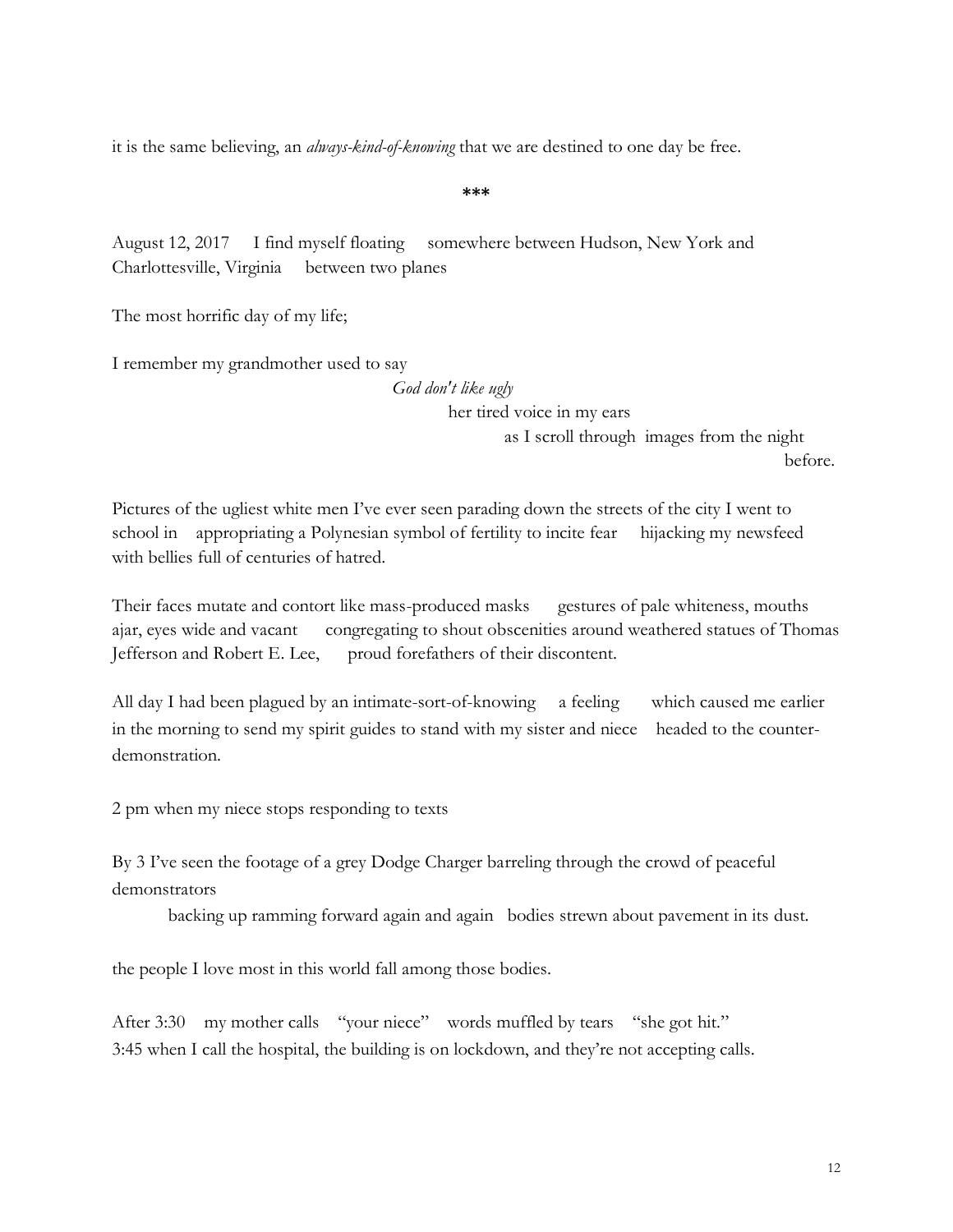5 pm I'm deep in ritual my coven of Black witches calling on our ancestors for protection a crowd of forty or more ancestors from times distant and nearer, *we are with you* they've come to let me know *we are with your sister and your niece*.

That evening, those rituals those prayers those ancestors keep them safe.

The next day, my mother tells me she *felt a blanket of love* drape over her protect her from the anger and sadness *it was like all these forces from somewhere else held me* she says *they told me not to worry.* 

as my sister lay on the concrete a bone jutting from her ankle this image of her across national news outlets scanning the crowd for her own injured daughter *she sees* a car enveloped in a cloud of gold

The license plate reads

*God is in you*.

\*\*\*

Magick is only as powerful as you believe it to be.

#### *Believing is an always-kind-of knowing a feeling.*

it is the same always-kind-of-believing that never let Harriet Tubman lose a passenger and led marooned Black communities to the hills, jungles and swamps that could best support their living.

 the same believing that sprouted trees from the graves of our ancestors, and implored them and now, us, to fight for a future which has never been promised.

the same believing that keeps me holding on to the fact that we are destined to one day be free.

> *an always-sort-of knowing a feeling we're here and we will always be here magick*

> > and I wonder if it might save us.

I wonder if Black mothers might feel at ease watching their children leave home with mojo. or if gris gris might protect protesters and agitators against the weaponry of the police state.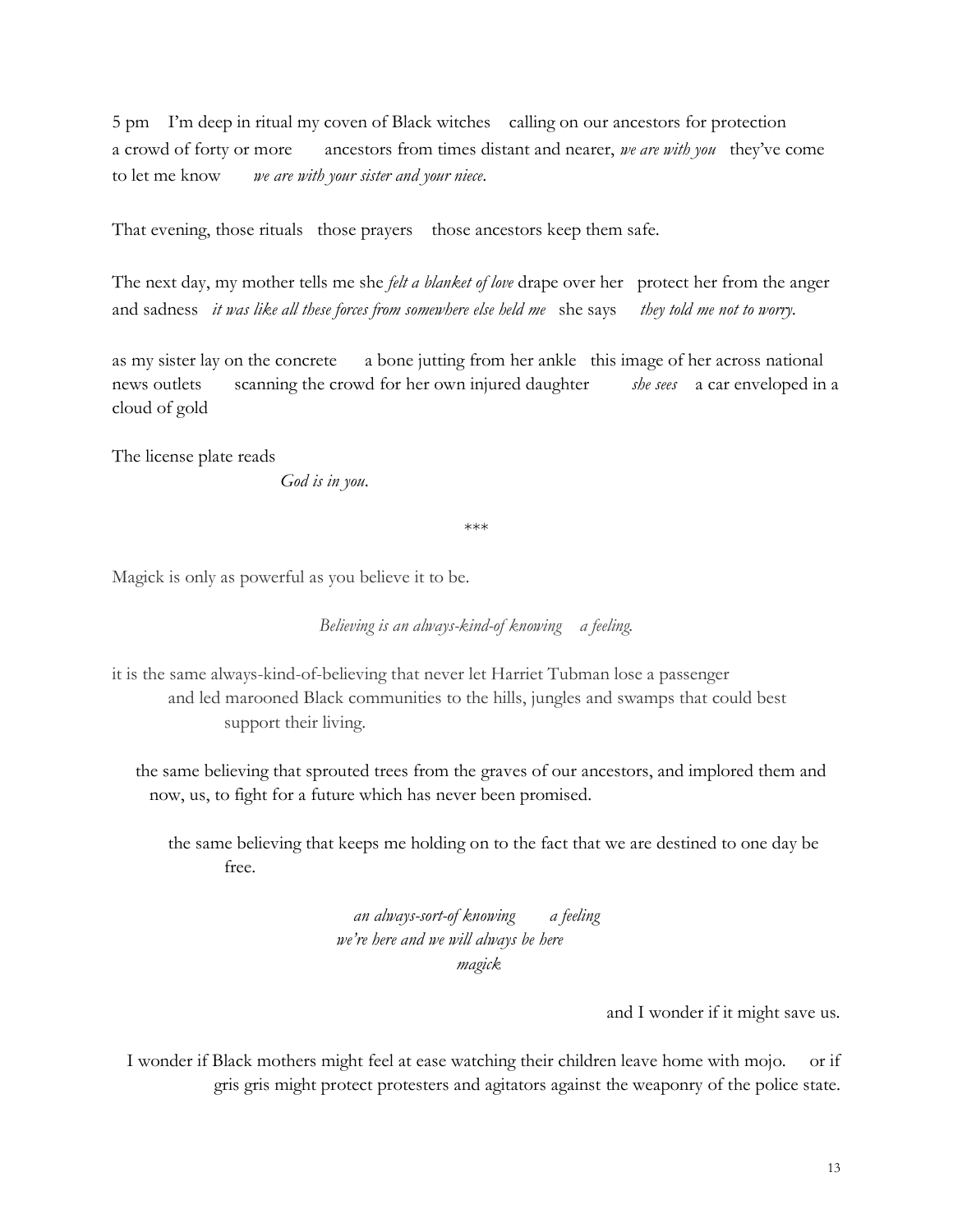I wonder if a barrier of black salt or brick dust might bring sanctuary to the undocumented. or if the right type of dirt might protect Black and brown residents from the forces of gentrification that seek to displace them.

I wonder if an energy circle might be powerful enough to crack the prison walls open.

> I wonder what might happen when we use what we have inside us once we become

> > action to the change we need.

And I wonder if I'll ever have the same Uber driver again, if he'll ask me if something else is a coincidence and if this time, I'll reply.

## **possibility.**

last night i dreamt of hope possibility magick. we came in pairs, couplets of 2, 4, 6, so on. we strode past arms linked and hand-in-hand marching to the river's edge. we came in a dream in unison, we left no one behind. we came in song, praising the God that lives in each of us buzzing, humming and clapping we came wearing white, with gold chains, copper wristbands, gold-plated teeth & diamond grillz histories extracted from iron ore. we came singing evolution, a chorus of aunties holding the beat. we were womxn dancing all shades of Black, brown, in-between womxn, tall and short, every shape and size, braids and locks, plaits and weaves, afros and buzzcuts womxn. we took over the streets our never-ending parade led by the sway of low riders cruising down the avenues, circling the crowd of dancing womxn, queers misfits to the front. hydraulics bouncing babies. dealers, tricks, bitches, sluts, hos & hustlers swaying with joy, husting with the flow holding the formation together. and it grew ballooning down sidewalks, around river bends, through forests & down valleys across imagined borders. we took our time with it. we left no one behind. all different abilities and experiences, we came as we were, and we began to levitate. and it was the most beautiful powerful thing, it was our truth. the presence and power of all our ancestors and spirits holding us up bent Spirit en masse floated over roadways, slid past police barriers, moonwalked through bullets and over water